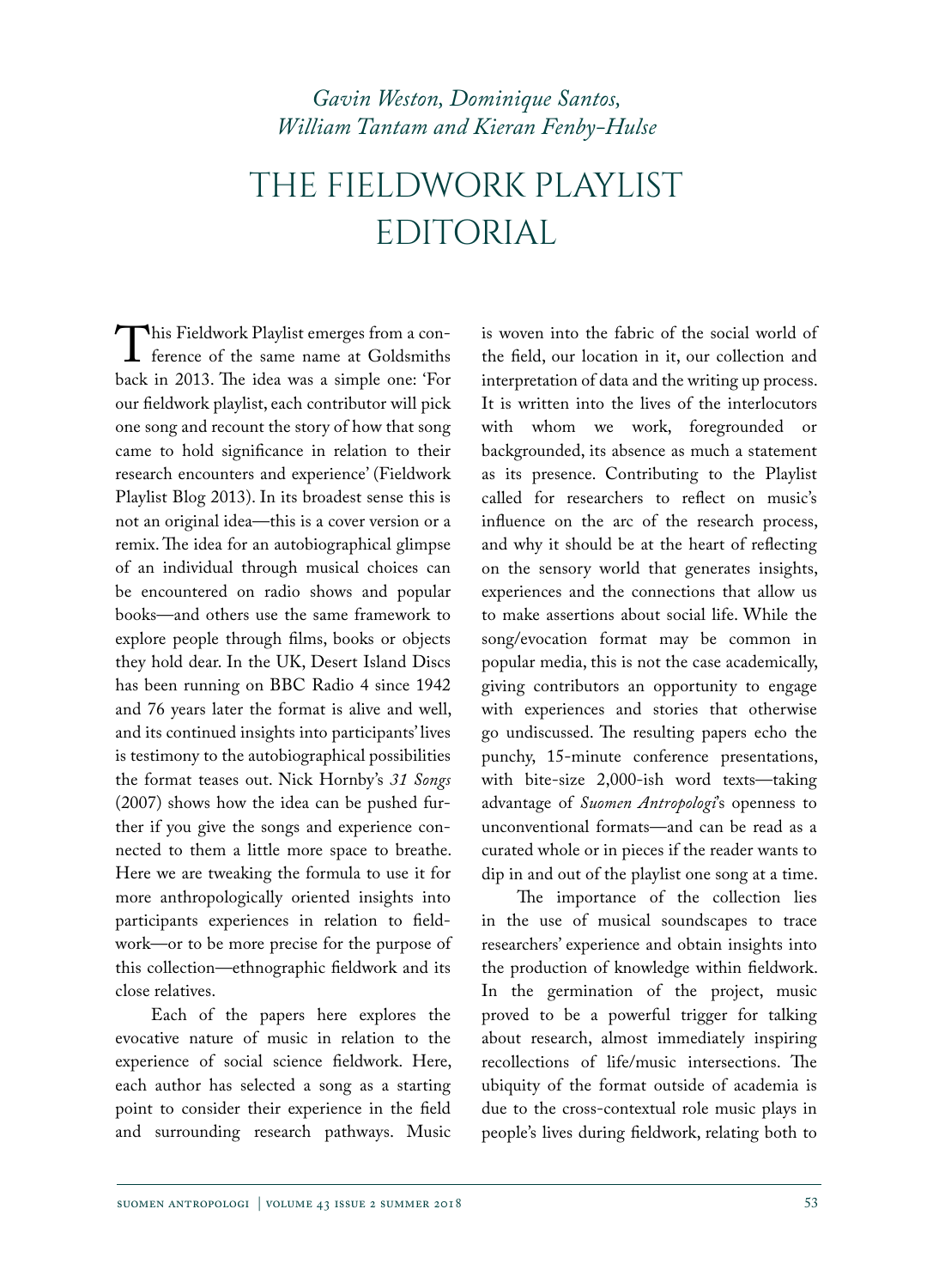the time spent researching and the moments in between. Contributions span research in Bolivia, Ghana, Guatemala, Jamaica, Japan, Malaysia, Namibia, Nicaragua, South Africa and the UK. Musically speaking, the playlist is equally eclectic and includes 1980s' American rock, Malaysian pop, reggae and dancehall, country, soul, Japanese vocaloid and Mayan evangelical music. Hopefully some sense of the eclectic nature of the music comes across here through the text—but if as a reader you feel the urge to accompany reading with playback of the songs being discussed via Youtube, Spotify or another medium of your choosing (all but one of the songs is readily available), the sonic diversity adds something very distinct to the experience. Elsewhere in academia there is probably space for a musical sommelier, picking the perfect album to accompany ethnographies (does *The Interpretation of Culture* sync up with 'Dark Side of the Moon'? Is *Coming of Age in Second Life* enhanced by Daft Punk's 'Discovery'?) but here there are obvious choices, making it is easier to recreate an approximation of these soundscapes (Rice 2003) from the field.

For many of the participants in this playlist, the soundscapes were not necessarily their primary concerns. Yet the affective nature of music infiltrated and shaped experiences in the field, nonetheless. As an aesthetic and narrative medium, music has the power to foster a sense of place and space, to draw attention to individual and collective voices and creativity, and to spark a range of interpretations and hearings in the listener. The way in which music is understood and interpreted is shaped not only by music itself, but by changing historical, geographical, political, economic, social and cultural contexts. Music thus combines acts of creativity, performance, listening, interpretation and reflection, acts which can occur simultaneously and asynchronously, crossing temporal and geographical

boundaries. For Small (1998), this complex, interconnected set of relationships is termed musicking:

> I have proposed this definition: *to music is to take part, in any capacity, in a musical performance, whether by performing, by listening, by rehearsing or practicing, by providing material for performance (what is called composing) or by dancing.* (Small 1998: 9)

Musicking in its broadest of senses is active even if the participant is passive. It is affective, even if the music has the opposite effect to that which was desired at the time of creation: muzak can make you angry or calm, sombre music can feed collective effervescence (Durkheim 2008 [1915]). The 'performance of the Saint Matthew Passion or the Ninth Symphony or "Rudolph the Red-Nosed Reindeer" arouses in some a powerful and joyful emotional response while in others it induces only boredom and irritation' (Small 1998: 12). If you choose to listen to the music described in each paper, you will likely be musicked in a very different way to those experiences described by the author.

Moreover, while music has an impact on us, we also act on music. Music acts on and through us but, in so doing, is changed as it passes through. Many of the songs in this volume are dealt with as both objects in themselves carrying meanings that are translatable across people, genres and subjectivities—and active agents in bringing new meanings to people's lives. Music is generated as much by what audiences bring to the work as by what the work contains. In this sense, we find it useful to think of these songs in terms of 'affect,' that is:

> the varied, surging capacities to affect and to be affected that give everyday life the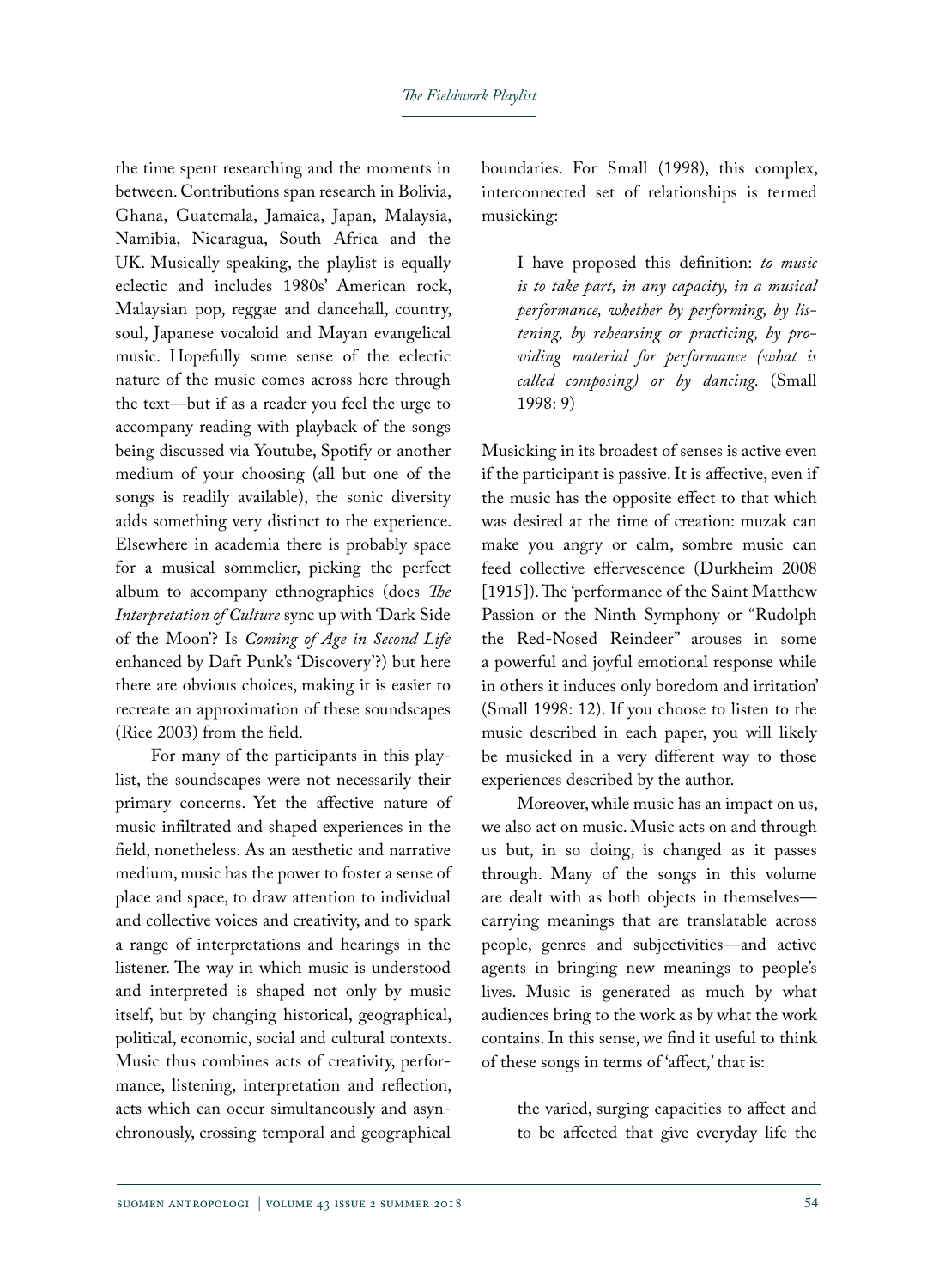quality of a continual motion of relations, scenes, contingencies, and emergencies. They're things that happen. They happen in impulses, sensations, expectations, daydreams, encounters, and habits of relating, in strategies and their failure, in forms of persuasion, contagion, and compulsion, in modes of attention, attachment, and agency, and in publics and social worlds of all kinds that catch people up in something that feels like *some*thing. (Stewart 2007: 2)

It is often music's ability to catch you unawares, to evoke a feeling or sensation that you had not foreseen. In spite of Bob Marley's lyrics in 'Trench Town Rock'—'one good thing about music, when it hits you, you feel no pain'—songs often do carry immense personal significance and emotional weight. This volume therefore emerges from recognising music's everyday affective impulses in our lives. Concentrating on one song from fieldwork and looking at how it brought meanings—in some cases separate from those contained in the lyrics—opens a space for thinking about the researcher's role of being open in order to be affected by, and to affect, their fieldwork contexts.

For Erlmann (2004 ) it is music's role in augmenting and defining how people get to know each other that is critical. By focusing on song as a key node of interaction or understanding, this playlist demonstrates how music can hold together social relations between interlocutors, mediate experiences with the wider world in a powerfully embodied way and precisely pinpoint embodied moments in which researchers reach a point of understanding or even escape from the overwhelmingness of fieldwork's disorientation. Music can amplify or generate the conditions necessary for a sense of connection. It can just as powerfully do the same in a way that amplifies disconnect or alienation.

Insofar as meaning emerges through engagement, learning how we listen (both what we bring to the sounds and how they act on us) is a fundamental social science technique. That, like any instrument or tool, requires consistent honing and retuning. In *The Art of Listening* (2007), Back demonstrates that sociology (though the same could be said of many social sciences) is a listener's art. By this, he means that it is necessary for academics to move beyond passive hearing, or waiting to speak, and towards a more engaged relationship with those with whom they are working. In order to achieve this, it is necessary to reflect on how our senses are attuned and what they filter out. Through emphasising the importance of something that can sometimes seem trivial compared to grandiose accounts of fieldwork experiences, this volume gestures towards paying attention to the myriad smaller encounters and personal insights that shape fieldwork and our ways of hearing.

The portability of music across time and space, a result of the commodification of sound recordings in the early twentieth century, underpins the playlist outlined here. The music and experiences described in this anthropological playlist are not all concerned with music 'of the field' or music as the focus of the research. Some of the music discussed here intersected with, or unexpectedly entered into, the anthropological scene. Other music stems from the personal histories and musical interests of the researchers, music the researcher may have brought with them, music they may have discovered while away, music they brought home with them, music offered by those who shared their time in the field. Music's portability is inextricably connected to the idea of a playlist, a mode of music listening, a type of musicking, that stems from the development of home mixtapes in the 1980s. Mixtapes, and the more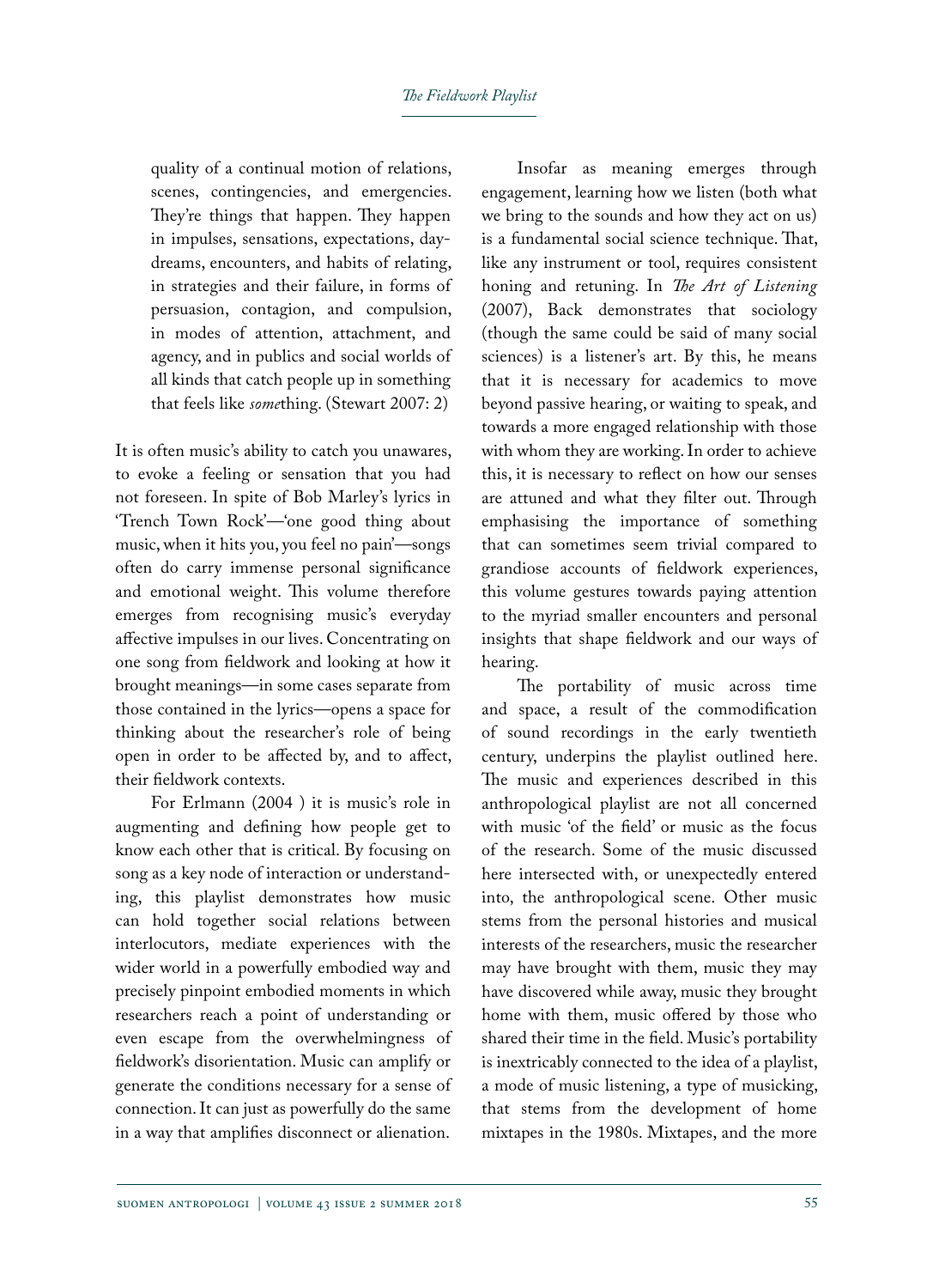#### *The Fieldwork Playlist*

modern digital playlist, provided opportunities to curate musical soundscapes for travel or to accompany events and activities, Mixtapes also offered the opportunity to transmit affective messages through carefully selected and ordered assemblages of tracks. The fieldwork playlists presented here acknowledge both the portability of music and the ability of a playlist to tell a story, providing an insight not only into what music might mean in the field, but also a sense of what it feels like to undertake fieldwork. Like the mixtape created to tell your school friends you loved them (or that you wanted to break up with them), the fieldwork playlist also has the potential to tells us something about the fieldwork experience, and perhaps even anthropology.

One song missing from the playlist here is 'Feelings' by Morris Alpert. This was the song chosen by Professor Stephen Nugent, without whom the conference would probably not have happened and this collection would likely not exist. As well as presenting a paper on the day, Steve also provided the funding for the event through his role as the Head of the Anthropology Department at Goldsmiths. On the morning of the conference he went to bat for us all as a double-booked room led to a stand-off with a very rude man. Anthropology, music, a bit of a barney and a drily funny yet insightful paper on the Amazon seems a very fitting way to remember Steve who sadly passed away on November 13th, 2018. Along the way Steve 'musicked' many of us—whether it was through the blues and soul that could be heard coming from his office whenever he was in, his handing over a USB full of new music to sample, his documentary on electric guitars or his co-writing of Ian Dury's first album, *New Boots and Panties* (1977), in his life prior to academia. Summarising a panel he convened during the Fieldwork Playlist conference, Steve spoke of

song as a form of documentary, one that could speak to a range of audiences in unexpected ways. By way of including his contribution, even if only in a very partial way, the abstract for Steve's paper was:

### 'Feelings': Morris Alpert

The song *Feelings* by Morris Albert (released 1974) is memorable for several reasons, not least its inclusion in a CNN poll of the worst songs of all time. Here, however, attention is drawn to its role in helping to dissolve the equation of space and culture that still prevails in anthropological discourse. That equation is not in itself de facto inappropriate, but it can lead to a rendering of the sociohistorical space that is highly questionable, not to say abjectly mis-representative.

Amazonia, part of the globalization process that commenced 500 years ago, is still resolutely factored out of modernity landscapes on the grounds of its primordial naturalism.

*Feelings* is but one example of the shaky premises upon which Amazonia is marked out as anthropological space, a space long sub-divided into authentic Indian space and parboiled peasant space according to the anthropological division of labour. My account of *Feelings* is definitely from the par-boiled end of things and will be elaborated with reference to patterns of consumption of popular music as well as cinema by a provincial population whose cultural frame of reference goes far beyond the stipulated place and culture relationships.

In these few words, some of the tone and spirit of the paper is captured, even if much of the content is missing. The lack of its inclusion is